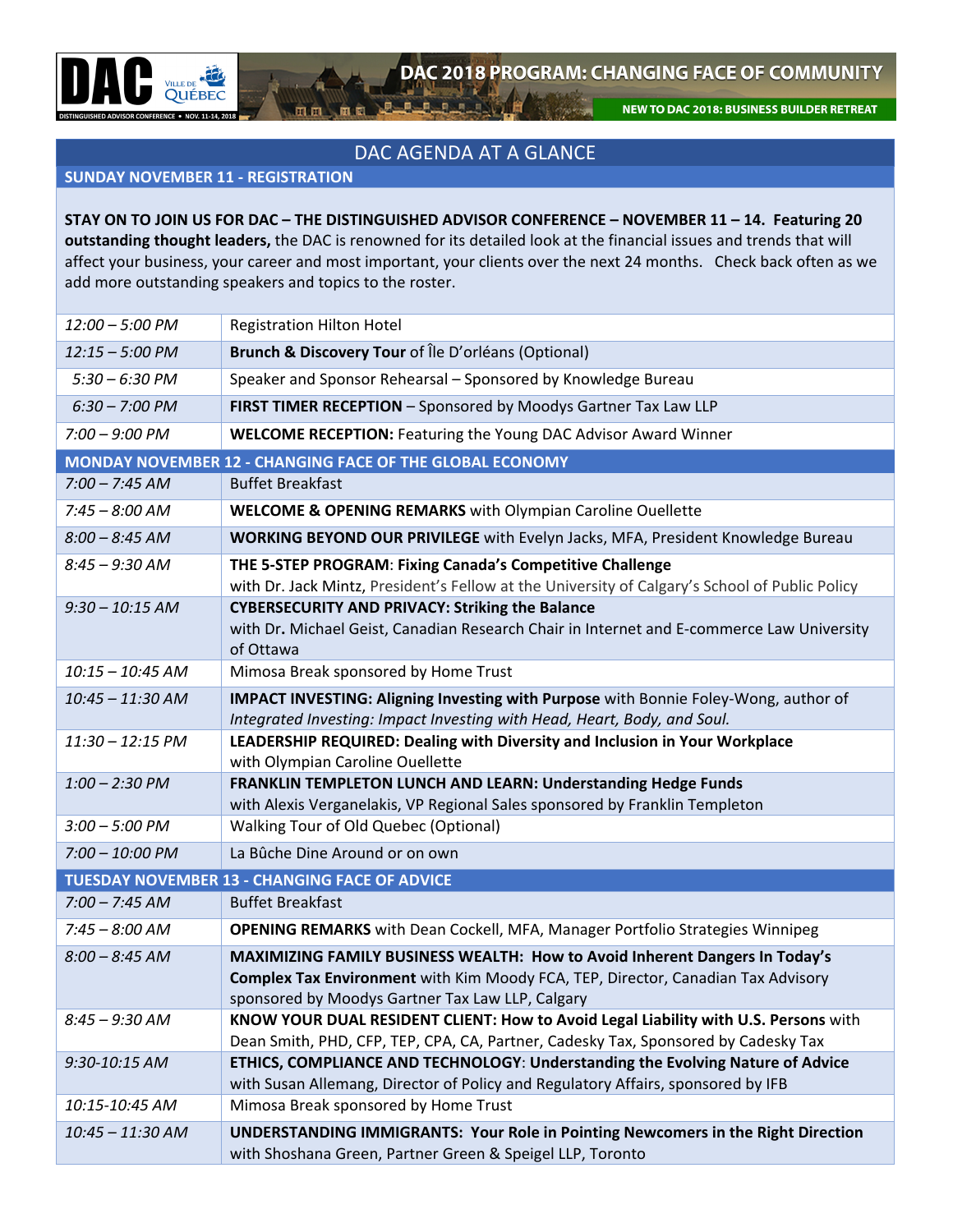| 11:30 -12:15 PM                                               | <b>WEALTH PLANNING: Insuring Younger Clients and Newcomers to Canada</b>                   |  |
|---------------------------------------------------------------|--------------------------------------------------------------------------------------------|--|
|                                                               | with Helene Chatelain, Chief Underwriter, sponsored by ivari                               |  |
| 1:00 - 2:30 PM                                                | Lunch and Learn with Xero Online Accounting Solutions                                      |  |
| $3:00 - 5:00$ PM                                              | <b>Walking Tour of Old Quebec (Optional)</b>                                               |  |
| $6:00 - 7:00$ PM                                              | MFA, DFA-Specialist Designation Reception by invitation only                               |  |
| $7:00 - 10:00 \text{ PM}$                                     | Sparkle and Shine Knowledge Bureau's 15 <sup>th</sup> Anniversary Birthday Bash            |  |
| <b>WEDNESDAY NOVEMBER 14 - CHANGING FACE OF RELATIONSHIPS</b> |                                                                                            |  |
| $7:00 - 7:45 AM$                                              | <b>Buffet Breakfast</b>                                                                    |  |
| $7:45 - 8:00$ AM                                              | <b>OPENING REMARKS</b>                                                                     |  |
|                                                               | with Mick Kelly, Business and Insurance Lending Specialist, Manulife Bank, BC.             |  |
| $8:00 - 8:45$ AM                                              | PROVIDING INVALUABLE ADVICE: Why the Story of Professionalism is Such a Good One           |  |
|                                                               | Today with Ian C. W. Russell, President and CEO, The Investment Industry Association of    |  |
|                                                               | Canada                                                                                     |  |
| $8:45 - 9:30$ AM                                              | ETHICS IN AGING: Your Duty in Supporting Your Elderly Client                               |  |
|                                                               | with Alexis Verganelakis, VP Regional Sales sponsored by Franklin Templeton                |  |
| $9:30 - 10:15$ AM                                             | <b>CLOSING THE POVERTY GAP: The CLB and CESG</b>                                           |  |
|                                                               | with Pierre Labbée, Manager, Strategic Partnerships and Outreach, Canada Education Savings |  |
|                                                               | Program, Employment and Social Development Canada                                          |  |
| $10:15 - 10:45$ AM                                            | YOUR NEW IDEAL CLIENT: How Constructive Listening Helps Engage Culturally Diverse          |  |
|                                                               | <b>Clients</b>                                                                             |  |
|                                                               | DANIEL COLLISON B.A., CFP, TEP Managing Partner, Advice to Advisors                        |  |
| $10:45 - 11:15$ AM                                            | Mimosa Break sponsored by Home Trust                                                       |  |
| $11:15 - 11:45$ AM                                            | THE PHILANTHROPIC CONVERSATION: How Enabling Client Philanthropy Can Help Build            |  |
|                                                               | Your Business and Brand - Ruth Mackenzie, CEO & President CAGP                             |  |
| 11:45 - 12:30 PM                                              | A NEW CANADIAN DREAM: Financial Independence for Everyone - The Honorable Patricia         |  |
|                                                               | <b>Bovey</b>                                                                               |  |
| 12:30 - 12:35 PM                                              | <b>CLOSING REMARKS AND PRIZES</b>                                                          |  |
|                                                               | with Evelyn Jacks, MFA, President, Knowledge Bureau                                        |  |
| $1:30 - 5:30 P M$                                             | Lunch & Siberia Spa (Optional)                                                             |  |